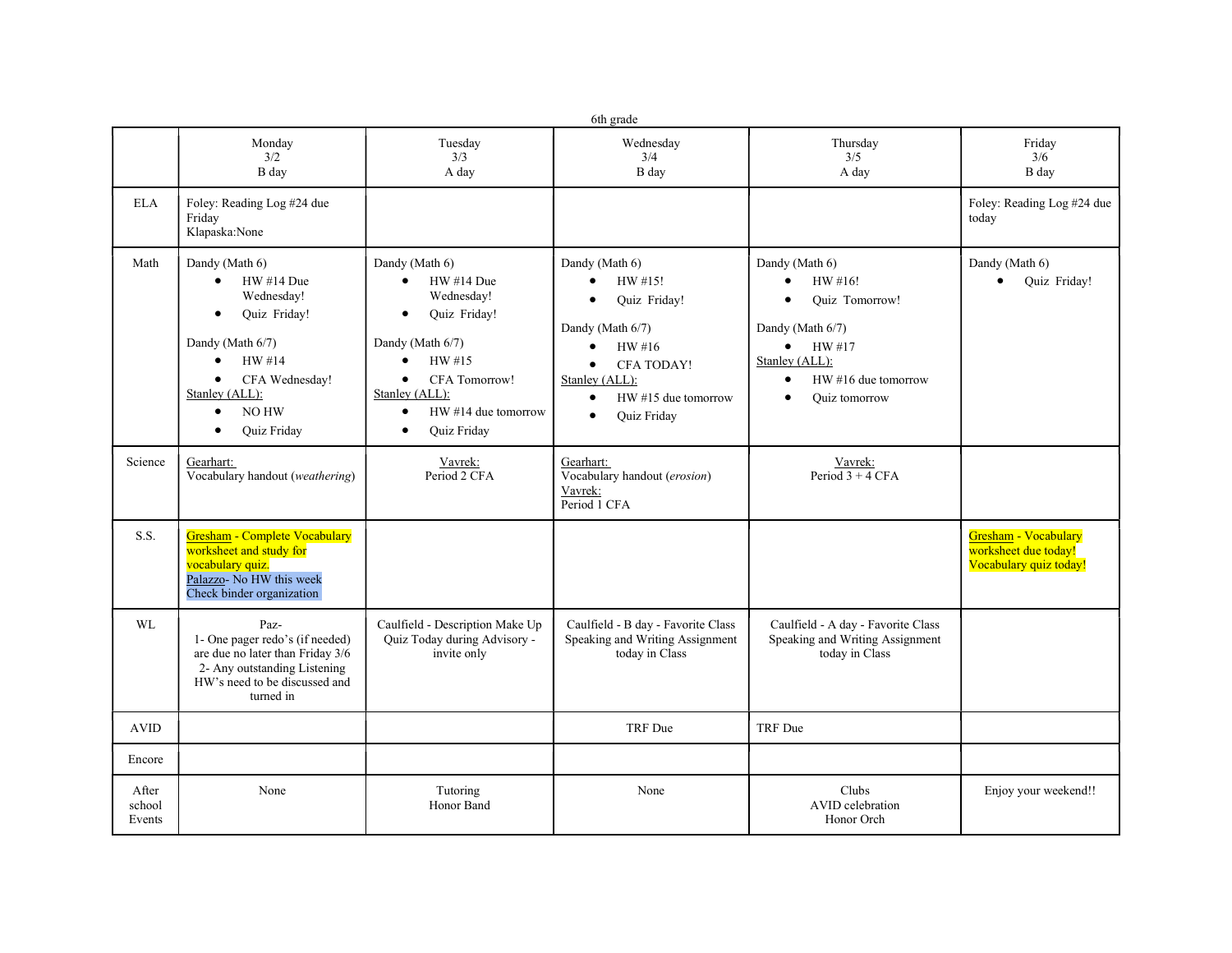|                                      | Monday<br>3/2<br><b>B</b> day                                                                                     | Tuesday<br>3/3<br>A day                                              | Wednesday<br>3/4<br><b>B</b> day        | Thursday<br>3/5<br>A day                       | Friday<br>3/6<br><b>B</b> day           |
|--------------------------------------|-------------------------------------------------------------------------------------------------------------------|----------------------------------------------------------------------|-----------------------------------------|------------------------------------------------|-----------------------------------------|
| <b>ELA</b>                           |                                                                                                                   | <b>Davis: Due Thursday!</b>                                          | <b>Davis: Due</b><br>Thursday!          | <b>Davis: Due TODAY!</b><br>Lay: Due Today     |                                         |
| Math<br>Math 7 & 1/8<br>HW #316      |                                                                                                                   | Math 7 & 1/8<br>HW #317<br>% Quiz on Box and Whisker<br><b>Plots</b> | Math 7 & 1/8<br>HW #318                 | Math 7 & $\frac{7}{8}$<br>HW #319              |                                         |
| <b>Science</b>                       | Chiavacci - none                                                                                                  | Chiavacci - none                                                     | Chiavacci - none                        | Chiavacci - none                               | Chiavacci - none                        |
| <b>S.S.</b>                          | Nosal-none<br>Koellmer: Do your work                                                                              | Nosal-none<br>Koellmer: Do your work                                 | Nosal-none<br>Koellmer: Do your<br>work | Nosal-none<br>Koellmer: Do your<br>work        | Nosal-none<br>Koellmer: Do your<br>work |
| WL                                   | Spanish-<br>1 - Quiz redos: come after school for<br>redos.<br>2- One Pager redos due no later than<br>Friday 3/6 |                                                                      |                                         |                                                |                                         |
| <b>AVID</b>                          |                                                                                                                   |                                                                      |                                         |                                                |                                         |
| <b>Encore</b>                        |                                                                                                                   |                                                                      |                                         |                                                |                                         |
| <b>After school</b><br><b>Events</b> | None                                                                                                              | Tutoring<br><b>Honor Band</b>                                        | None                                    | Clubs<br>AVID celebration<br><b>Honor Orch</b> | Enjoy your weekend!!                    |